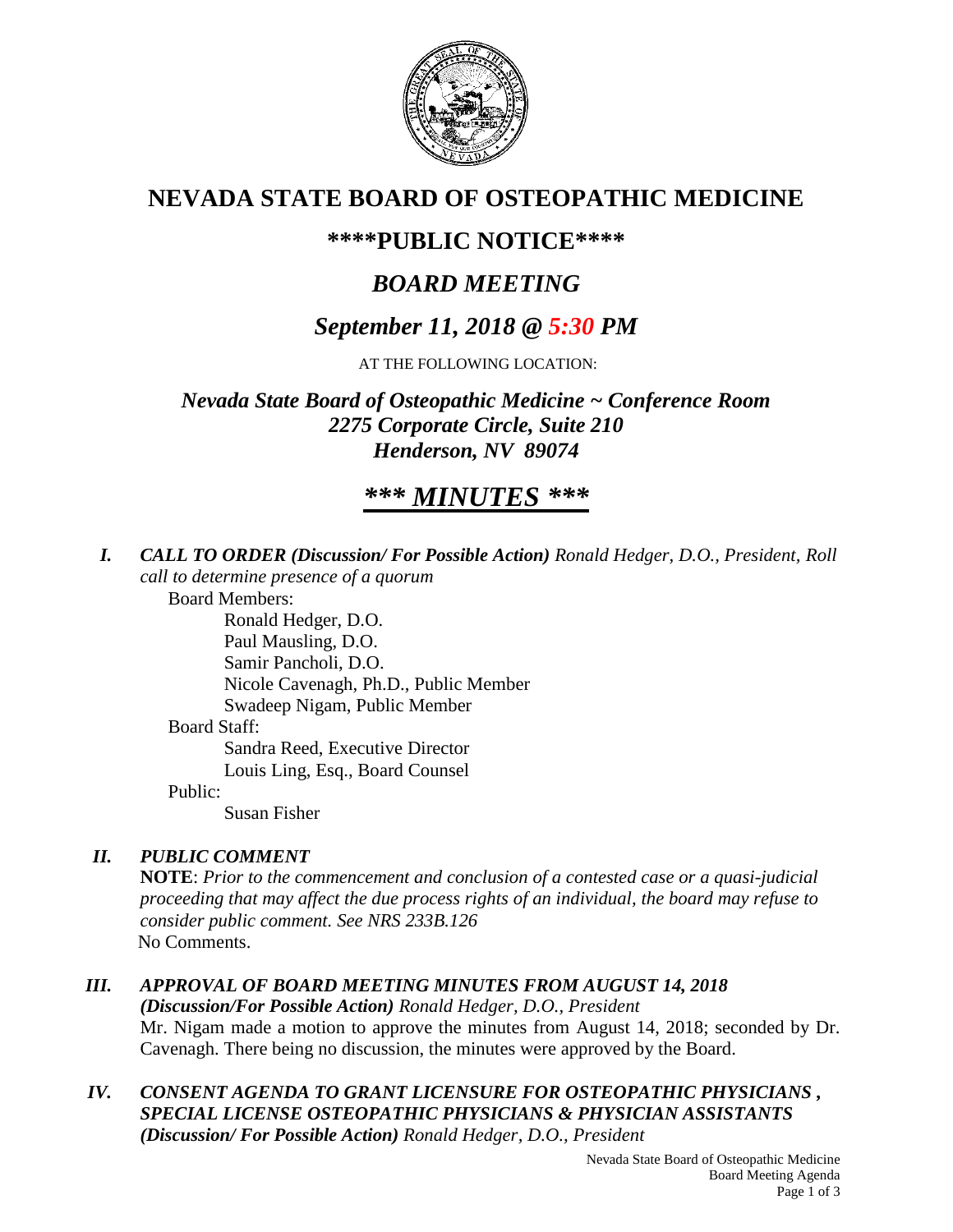*Under this item the Board may consider the recommendations of the Executive Director and/or President/Vice President to grant licensure to the below listed applicants. The Board may remove any applicant's name from the consent motion, but may not discuss the contents of the application for licensure without the applicant present following proper notice pursuant to the open meeting law.* 

#### **Osteopathic Physician Name Specialty**

*Alia Alaweneh, D.O. Internal Medicine Elisa Foster, D.O. Diagnostic Radiology Martin Fowler, D.O. Neurology Rene Garza, D.O. Emergency Medicine Steven Jorgensen, D.O. Family Medicine William Shepard, D.O. General Surgery Bela Toth, D.O. Family Medicine*

*Physician Assistant Supervising Physician*

*Warren Guinn, PA-C Chang-Hoon Ahn, D.O.*

#### *Special Licenses NRS.633.411:*

*Jesse Beard, D.O. UNLVSOM – Orthopedic Surgery* Mr. Nigam made a motion to approve the licensees as written; seconded by Dr. Cavenagh. There being no discussion, the Board approved licensure.

- *V. REVIEW OF AND POTENTIAL ACTION RELATED TO BOARD RESPONSE TO AUDIT FROM GOVERNOR'S STATE OF FINANCE OFFICE DIVISION OF INTERNAL AUDITS, (Discussion/For Possible Action) Ronald Hedger, D.O., President* There was a motion by Mr. Nigam to ratify, seconded by Dr. Pancholi, and approved by the Board.
- *VI. CONSIDERATION, DISCUSSION, AND POSSIBLE AUTHORIZATION TO COUNSEL TO INITIATE AND/OR PURSUE COLLECTION EFFORTS, INCLUDING RENEWAL OF A JUDGMENT IN THE EIGHT JUDICIAL DISTRICT COURT, REGARDING RESTITUTION OWED TO THE BOARD IN A MATTER INVOLVING A FORMER EMPLOYEE, (Discussion/For Possible Action) Ronald Hedger, D.O., President* Mr. Ling explained the reason for the request for Board approval to initiate collections was due to a recent opinion from the Nevada Supreme Court requiring board approval for the initiation of litigation on the Board's behalf. The present request was the result of a longstanding matter where a former employee embezzled money from the Board. The former employee agreed to pay the Board restitution payments, were not being adequately paid as required by an agreement between the employee and the Board. Negotiations to rectify the matter had broken down and new efforts needed to be made to collect funds owed to the Board. After a discussion, Mr. Nigam made a motion to initiate and/or pursue collection efforts; and, seconded by Dr. Mausling. The motion was approved by the Board.

#### *VII. CONSIDERATION OF POTENTIAL REVISIONS OR AMENDMENTS TO BOARD MEMBER MANUAL AND EMPLOYEE HANDBOOK RELATED TO PERSONNEL ACTIONS, (Discussion/For Possible Action) Ronald Hedger, D.O., President* Ms. Reed and Mr. Ling explained the reasons for the newly proposed language in both the Employee Handbook and Board Member Manual to address the complaint process for personnel to address concerns related to the Executive Director. This agenda item was tabled by the Board to be reviewed at the next Board meeting.